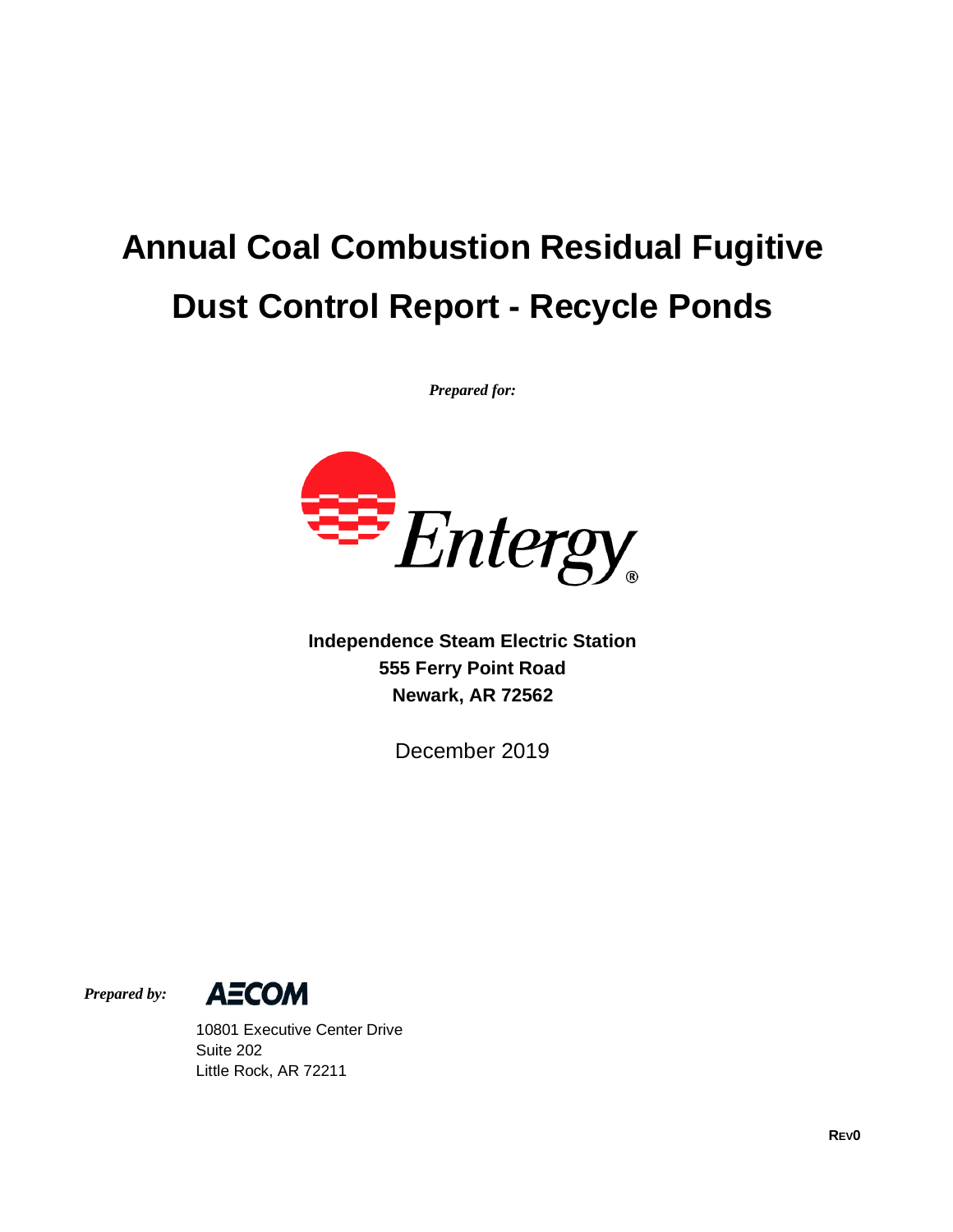#### Independence Steam Electric Station ANNUAL CCR FUGITIVE DUST CONTROL REPORT - Recycle Ponds

Reporting Year: 2019

Owner/Operator: *Brandon J. Budbeug* General Manager 12-12-2019

This Annual OCR Fugitive Dust Control Report has been prepared for the Independence Steam Electric Station as required by 40 CFR 257.80(c). Section <sup>1</sup> provides a description of the actions taken to control OCR fugitive dust at the facility during the reporting year. Section 2 provides a record of citizen complaints received concerning OCR fugitive dust at the facility during the reporting year and a summary of any corrective measures taken.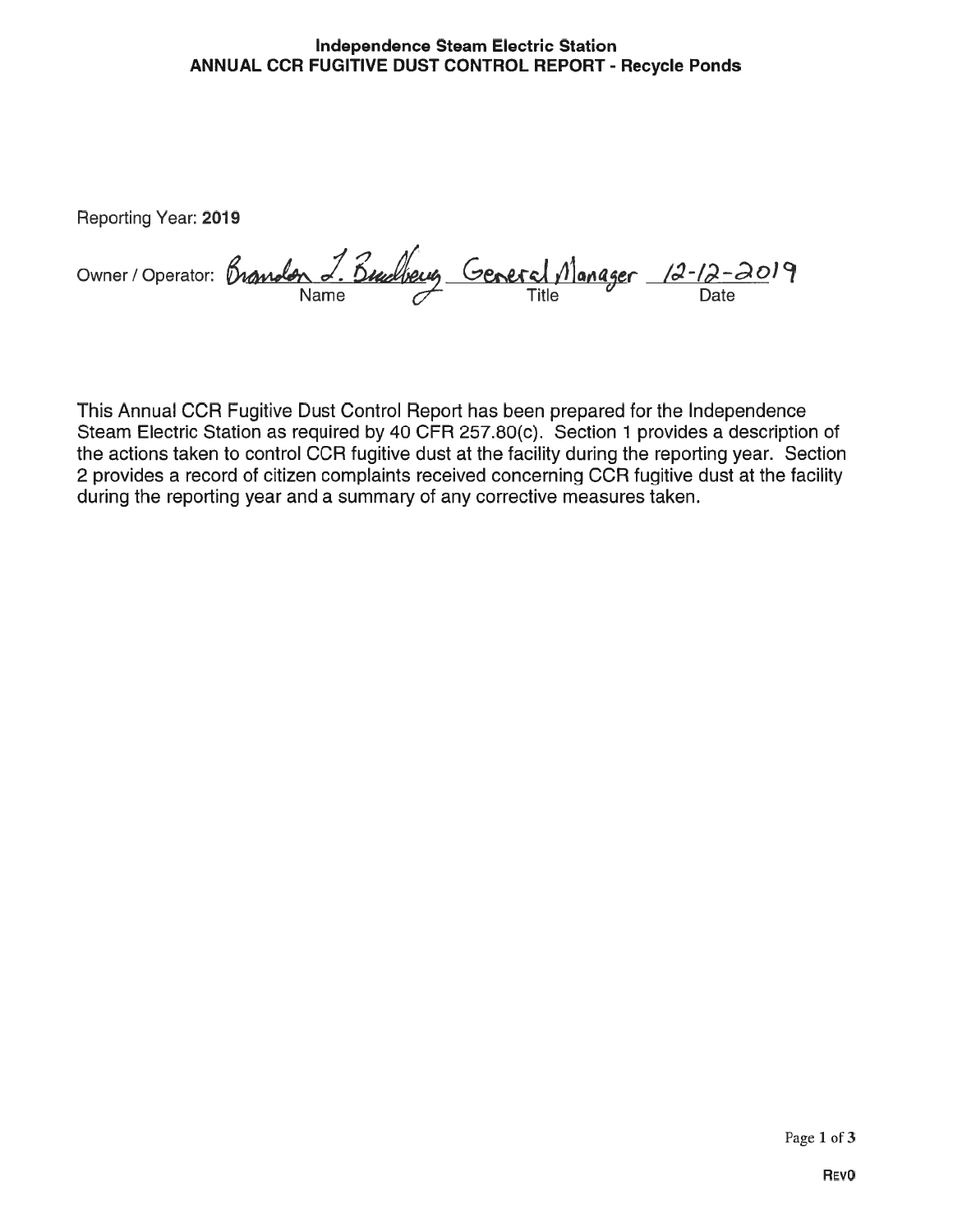## **Section 1 Actions Taken to Control CCR Fugitive Dust**

| <b>CCR Activity</b>                                 | Actions Taken to Control CCR Fugitive Dust                                                                                                                                                   | Date of Observed<br><b>CCR Fugitive Dust</b><br>Event, if any | Corrective Measures Taken, if any |
|-----------------------------------------------------|----------------------------------------------------------------------------------------------------------------------------------------------------------------------------------------------|---------------------------------------------------------------|-----------------------------------|
| Management of<br>CCR in the<br>facility's CCR units | Wet management of CCR bottom ash when<br>excavating from recycling ponds and/or hauling or<br>placing at the on-site Coal Ash Disposal Landfill<br>(CADL).                                   | N/A                                                           |                                   |
|                                                     | Water areas of exposed CCR in or adjacent to<br>Ponds as necessary.                                                                                                                          | N/A                                                           |                                   |
| Handling of CCR at<br>the facility                  | Load hydrated or conditioned CCR bottom ash<br>into open-top dump trucks from dewatering bins<br>for transport to landfills or offsite sales.                                                | N/A                                                           |                                   |
|                                                     | Water or chemical dust suppressants employed<br>during the loading process in a manner that<br>minimizes fugitive dust formation.                                                            | N/A                                                           |                                   |
| Transportation of<br>CCR at the facility            | CCR materials transported in open top trucks in a<br>moistened condition or travel under a spray bar to<br>condition the top layer of exposed material to<br>form a thin encapsulated layer. | N/A                                                           |                                   |
|                                                     | The speed of vehicles within the vicinity of the<br>ponds is limited to no more than 5 mph.                                                                                                  | N/A                                                           |                                   |
|                                                     | Vehicular traffic not associated with ash<br>management activities is minimized.                                                                                                             | N/A                                                           |                                   |